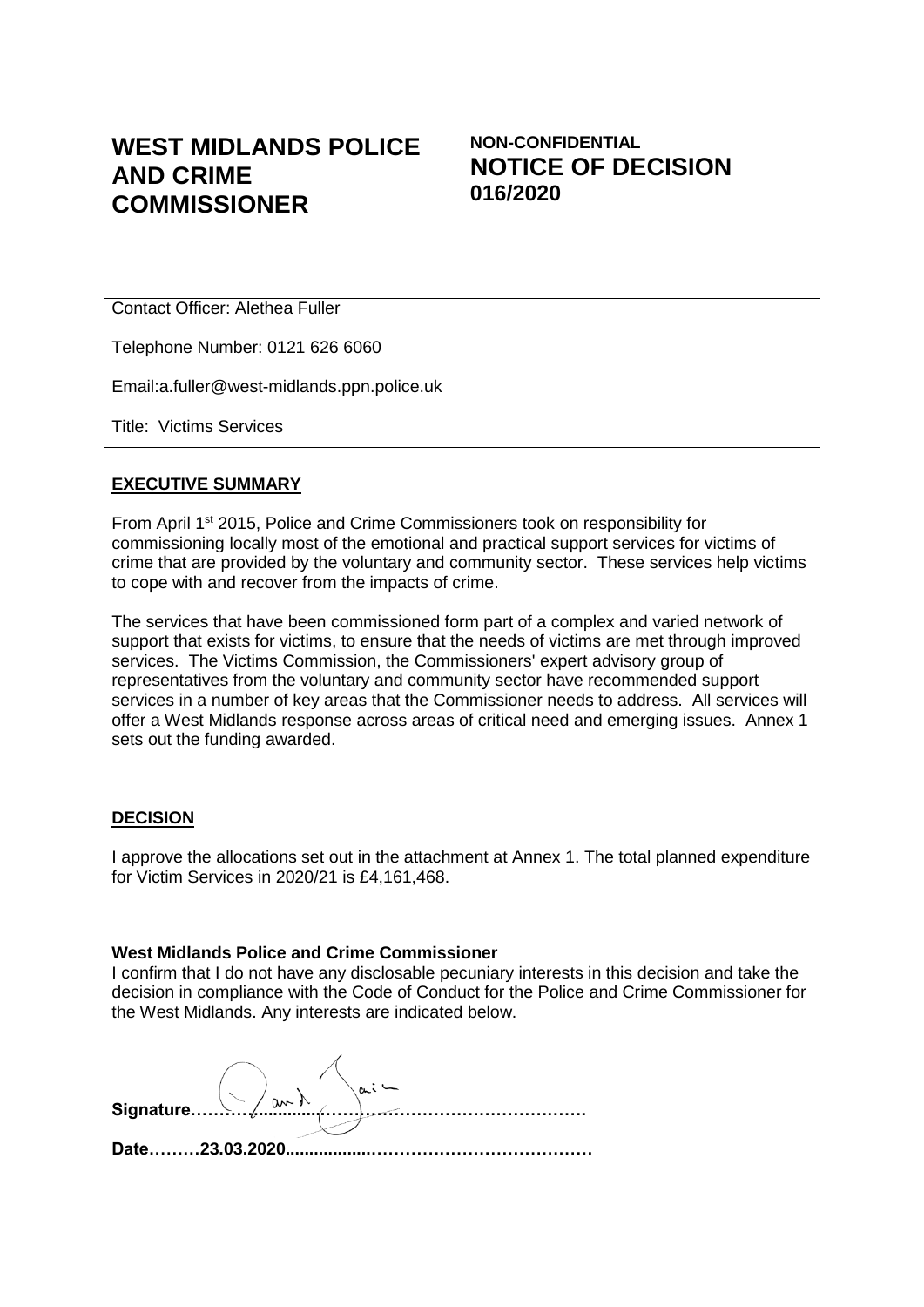### **NON - CONFIDENTIAL FACTS AND ADVICE TO THE POLICE AND CRIME COMMISSIONER**

#### **INTRODUCTION AND BACKGROUND**

- 1. Funding for victims of crime and responsibility for services for victims of crime transfered to Police and Crime Commissioners on the 1 April 2015. PCCs have responsibility for commissioning locally most of the emotional and practical support services for victims of crime that are provided by the voluntary, community and social enterprise sector. These services help victims to cope with and recover from the impacts of crime. Cope and recover are the outcomes which services for victims should be aiming to achieve as far as possible.
- 2. The support services outlined at Annex 1 are services recommended to the Commissioner by the Victims Commission who are the expert advisory group that make recommendations to the Commissioner on his hidden crimes priority.
- 3. In addition, the OPCC will be commissioning a West Midlands wide Restorative Justice service for which an allocation has been made.

### **Financial Implications**

4. The total cost of the projects detailed in Annex 1 is £4,161,468. This will be funded from the Ministry of Justice Victims Services grant of £3,409,176 and other budgets within the OPCC.

#### **Legal Implications**

- 5. The funding is issued as a grant under s56 of the Domestic Violence, Crime and Victims Act 2004.
- 6. Schedule 9 of the Police Reform and Social Responsibility Act 2011 provides Commissioners with the powers to award crime and disorder grants to any organisations and projects they consider will help them achieve their crime prevention and wider priorities.

#### **Schedule of Background Papers**

None

Public Access to Information

Information contained in this decision is subject to the Freedom of Information Act 2000 and other legislation. This decision will be made available on the Commissioner's website.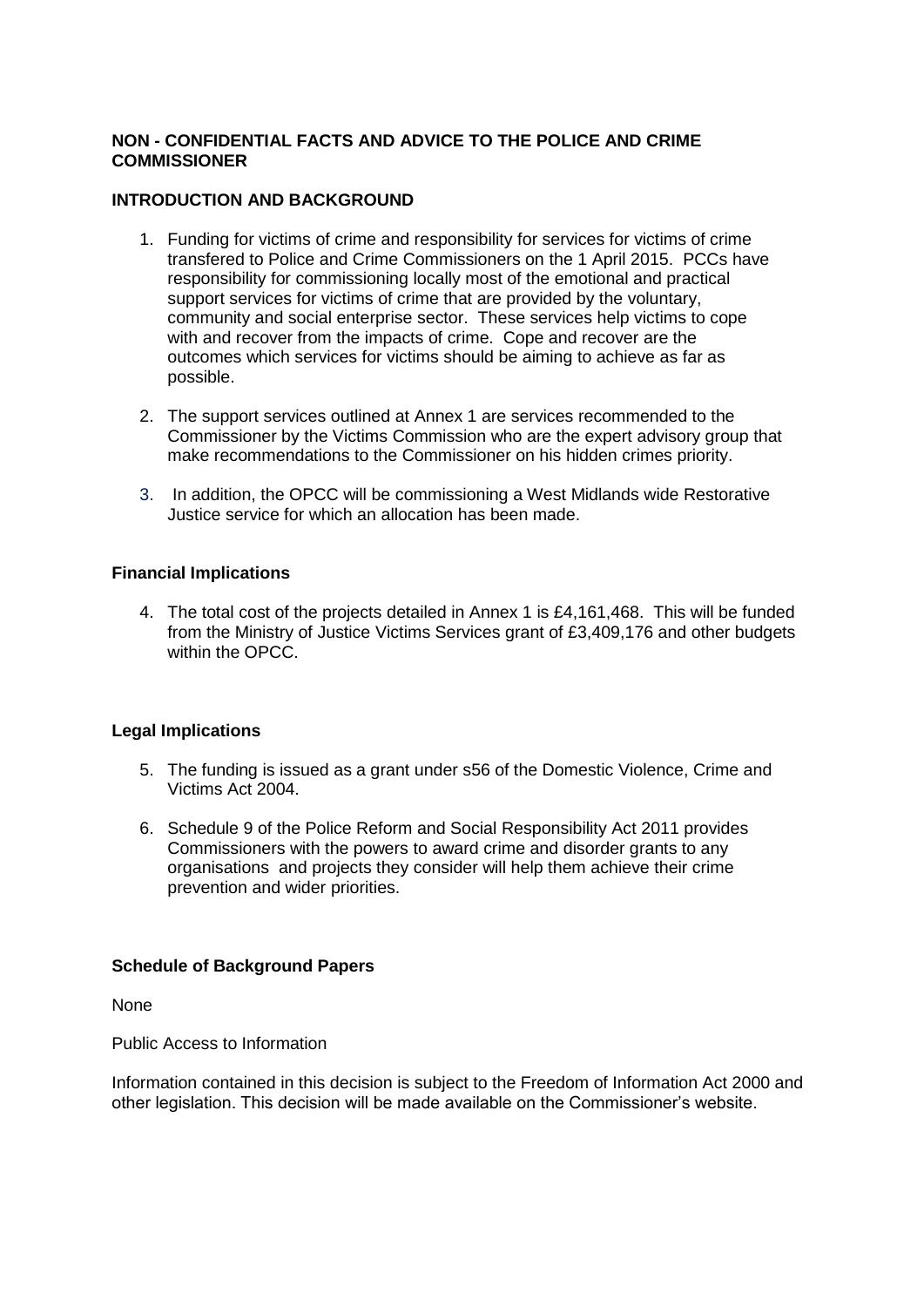| <b>Service Provided</b>                                                         | <b>Crime Type</b>                                                 | <b>Total allocation</b> |
|---------------------------------------------------------------------------------|-------------------------------------------------------------------|-------------------------|
|                                                                                 |                                                                   | £                       |
| 1 <sup>st</sup> Contact, Assessment and Referral<br>- Victim Support            | All Crime                                                         | £998,920                |
| Road Traffic Case workers                                                       | Fatal road traffic<br>collisions                                  | £69,820                 |
| <b>Sexual Violence Services - Sexual</b><br><b>Violence Consortium</b>          | <b>Sexual Violence</b><br>and Abuse<br><b>Services</b>            | £705,944                |
| <b>BCWA</b>                                                                     |                                                                   | £250,876                |
| <b>CRASAC</b>                                                                   |                                                                   | £162,043                |
| <b>RSVP</b>                                                                     |                                                                   | £293,025                |
| <b>West Midlands Domestic Violence</b><br><b>Consortium - IDVA Service</b>      | Domestic<br>Violence and<br>Abuse                                 | £1,007,137              |
| Birmingham Solihull Womens Aid                                                  |                                                                   | £531,262                |
| Coventry                                                                        |                                                                   | £71,062                 |
| <b>BCWA</b>                                                                     |                                                                   | £303,480                |
| Wolverhampton Haven                                                             |                                                                   | £101,333                |
| <b>Female Genital Mutilation Support</b>                                        | <b>FGM</b>                                                        |                         |
| <b>Allies Networks Ltd</b>                                                      |                                                                   | £54,869                 |
| <b>HBA FM Consortium</b>                                                        | Honour Based<br>Abuse and<br><b>Forced Marriage</b><br>(HBA & FM) | £47,207                 |
| Black Country Women's Aid -<br>Stalking and Harrassment support<br>service      | Stalking and<br>Harrassment                                       | £119,200                |
| West Midlands wide Restorative<br>Justice commissioned service                  | Restorative<br>Justice                                            | £450,000                |
| <b>Modern Slavery Support Services</b>                                          |                                                                   |                         |
| <b>Modern Slavery Co-ordination</b>                                             | <b>Modern Slavery</b>                                             | £23,160                 |
| Slavery and Trafficking Victim<br>Safeguarding Pathway Co-ordinator<br>(STVSPC) | <b>Modern Slavery</b>                                             | £40,460                 |